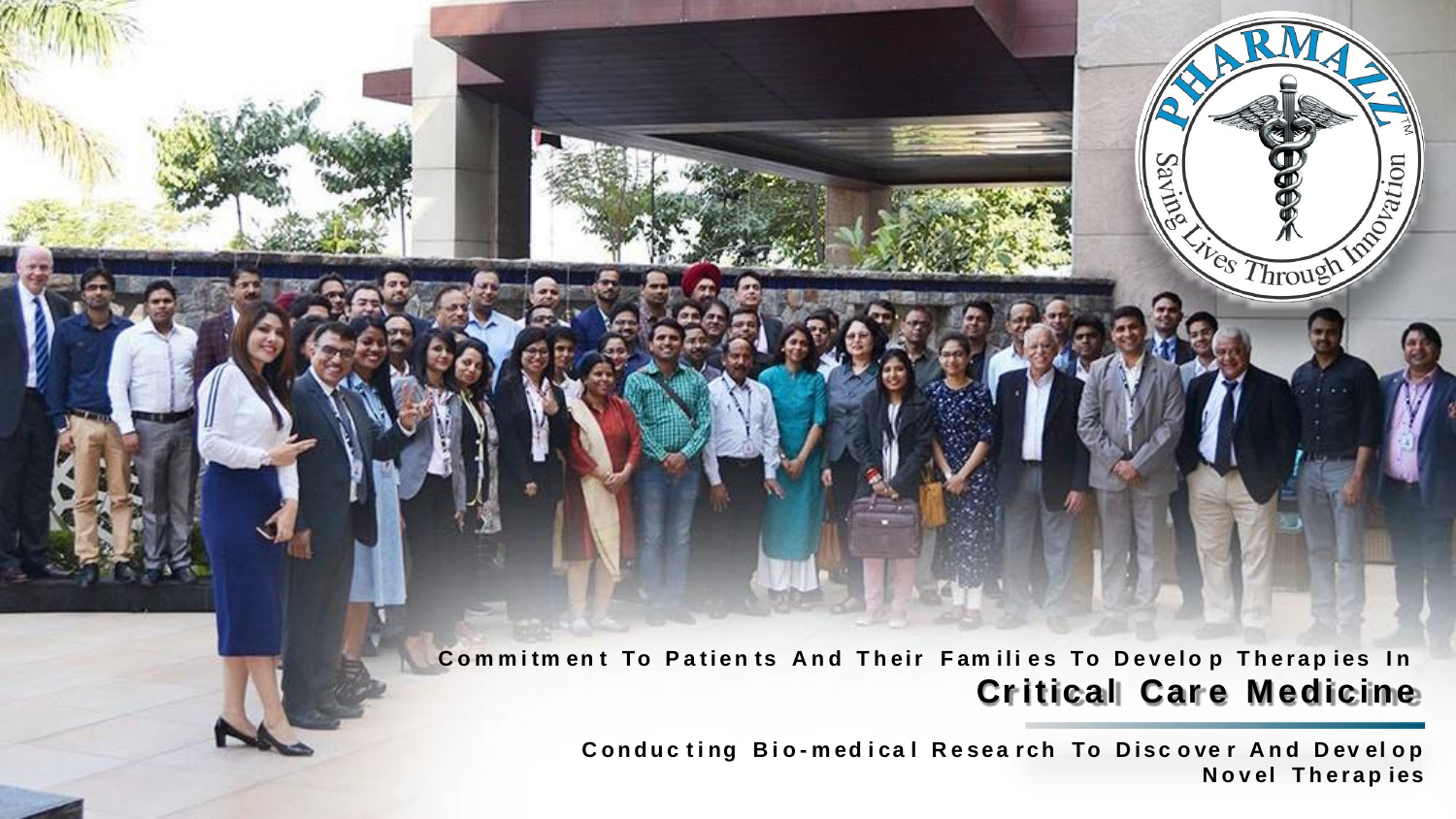# **Introduction**



Pharmazz Inc., a Delaware Corporation founded in 2010, is an innovative biopharmaceutical company with an approved product, promising drug pipeline and a seasoned management team. It has subsidiaries Pharmazz India Private Limited, Pharmazz UK Limited and Pharmazz Europe Limited.

### **Company has two novel lead first-in-class drug products/candidates across multiple critical care indications.**

**Centhaquine**: resuscitative agent free of arterial constriction

- Phase III ready in U.S. for hypovolemic shock
- Approved in India for hypovolemic shock
- Partnered with a top Indian pharmaceutical company for Southeast Asia.

**Sovateltide**: neuroprotective, neuroregenerative endothelin-B agonist

- Strong Phase II data published on cerebral ischemic stroke
- Phase III data in India is expected in the 2Q2022
- U.S. IND submission for Phase II trial planned for 1Q2022
- Promising preclinical results recently published in hypoxic-ischemic encephalopathy
- Potential for Rare Pediatric Disease Priority Review Voucher.

Pharmazz has a world-class management and development team with decades of successful drug development experience in the U.S. and India

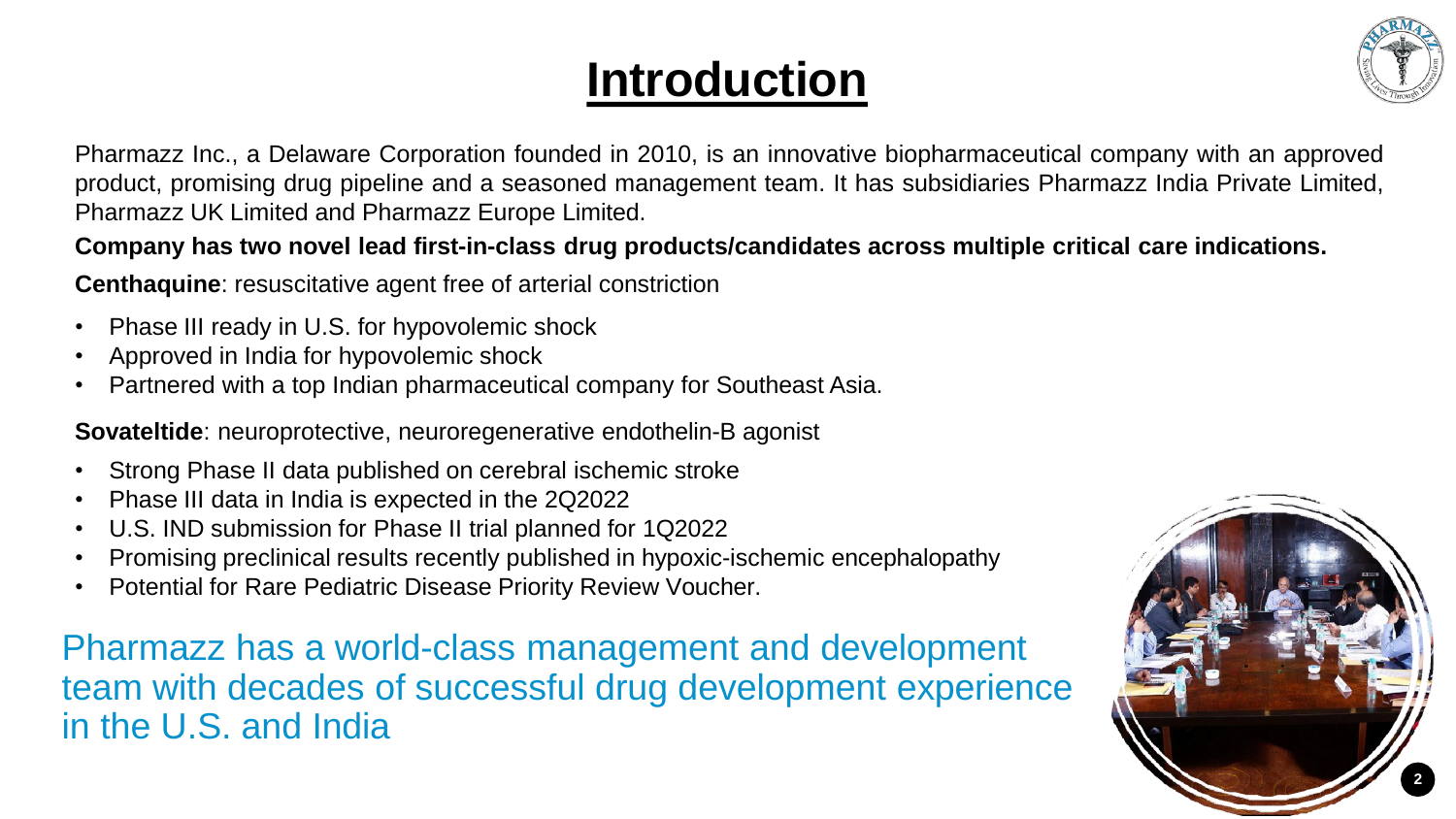# **Board of Directors**



#### **Anil Gulati**



Dr. Gulati is leading clinical development and the commercialization of first-in-class drug products in critical care medicine. He led the discovery, development and launch of Lyfaquin for hypovolemic shock. He has 54 issued patents. He is Professor Emeritus at Midwestern University and is recipient of Paul R Dawson Biotechnology Award 2014 and Littlejohn Award 2014. Dr. Gulati is a United States Fulbright Scholar 2008-2009 and winner of International Ranbaxy Research Award 2007. Dr. Gulati was the Scientific Reviewer, United States Defense Medical Research and Development Program, Combat Casualty Care Research Program 2016 and 2017.



#### **Neil Marwah Director**

Dr. Neil Marwah is a seasoned, entrepreneurial healthcare executive with more than 30 years of experience. His experience includes private practice, ancillary healthcare services, large provider organizations, government relations, healthcare public policy advocacy, managed care, private equity, and senior management at Global 500 enterprise. As a board-certified nephrologist, Dr. Neil Marwah has strong clinical credentials. He served on the Medical Advisory Board of Banner Health, Arizona's largest health system; and Fresenius Medical Care, a publicly traded firm with 120,000 employees.

#### **James Ford McDonnell Director**



Dr. McDonnell received his undergraduate degree from Georgetown University and his MD in 1985 from Northwestern University Medical School. Dr. McDonnell has also received postgraduate training in Emergency and Internal Medicine at Northwestern University. He is currently Professor, Vice Chair, Director of Pediatric Ophthalmology, Retinopathy of Prematurity of Neonatal Intensive Care at the Department of Ophthalmology, Loyola University. Dr. McDonnell is the Past President of the Chicago Ophthalmological Society, and currently serves on the board of directors of the Illinois Association of Eye Physicians and Surgeons (ISEPS).

#### **Sunil Gulati Director, India**

Mr. Gulati has more than 35 years of experience in running operations of various companies. He has considerable experience and knowledge in launching companies, getting required regulatory approvals and making the companies fully operational . along with that, he also has extensive experience in international trade.



#### **Lov Verma IAS (Retd.) – Director, India**

Formerly, union health secretary, government of India. Mr. Verma is a very senior administrator with deep experience in the health sector. He was instrumental in formulating and implementing many policies related to the drug development process in India. He also has remarkable interest in literary work.



#### **Manish Lavhale**

**Director, India**

Dr. Lavhale has more than twenty years of experience in the development of novel drugs. He is PhD with 4 years of experience as a Post-Doctoral Fellow at the Midwestern University, USA. He has played a key role in filing several Investigational New Drug Applications in the USA and India.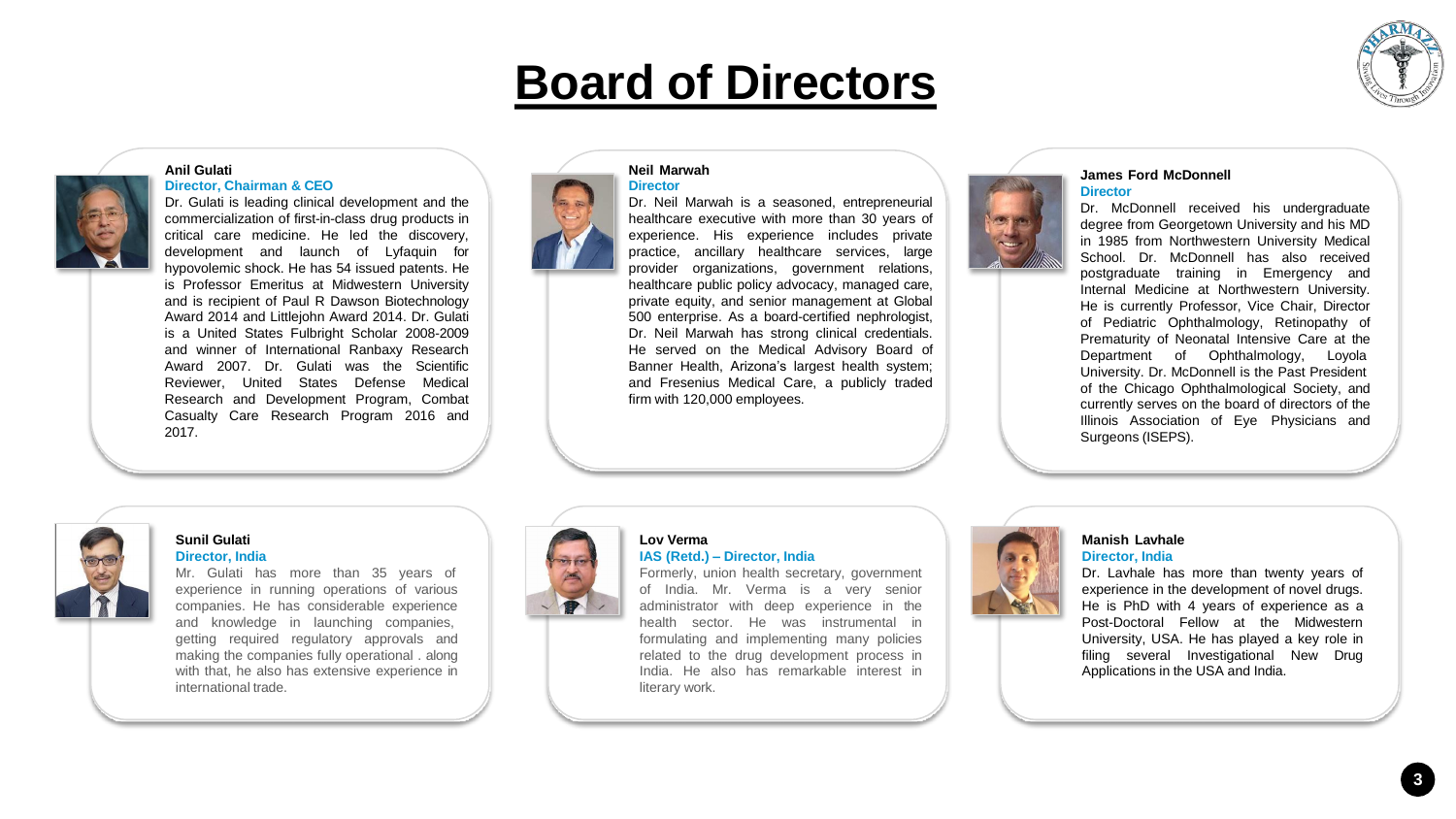## **Management**



#### **Anil Gulati**



#### **Director, Chairman & CEO**

Dr. Gulati is leading clinical development and the commercialization of first-in-class drug products in critical care medicine. He led the discovery, development and launch of Lyfaquin for hypovolemic shock. He has 54 issued patents. He is Professor Emeritus at Midwestern University and is recipient of Paul R Dawson Biotechnology Award 2014 and Littlejohn Award 2014. Dr. Gulati is a United States Fulbright Scholar 2008-2009 and winner of International Ranbaxy Research Award 2007. Dr. Gulati was the Scientific Reviewer, United States Defense Medical Research and Development Program, Combat Casualty Care Research Program 2016 and 2017.



#### **Daniel Stauder Chief Investment Officer**

Mr. Stauder has more than 35 years of experience in the healthcare capital markets and investment banking industry. He has assisted biotechnology and life science companies in raising more than \$20 billion in over 500 transaction during that time. He most recently was Co-Head of Healthcare Investment Banking and Head of Healthcare Capital Markets for JMP Securities over his 10-year career at JMP. (He also held Managing Director and Director positions in Healthcare Equity Capital Markets roles at Vector Securities, Prudential Securities, RW Baird & Co., and EHS Securities.) He received his MBA from The Wharton School at the University of Pennsylvania and a BBA from the University of Notre Dame.

#### **David Costello**

#### **Controller and Vice President**

Mr. Costello brings about 20 years of accounting, budgeting, audit preparation, reporting and financial modeling experience to Pharmazz. He served as Controller for Julian Toft and Downey, Inc. and as Vice President in Transwestern Commercial Real Estate's Capital Markets Group. Mr. Costello has assisted in the closing of over \$500 million in structured finance and equity transactions. Mr. Costello has a CPA designation, earning the Elijah Watts Sells Award for passing with honors, and graduated from Western Illinois University in finance, Magna Cum Laude



#### **Sunil Gulati Chief Operating Officer**

Mr. Gulati has more than 35 years of experience in running operations of various companies. He has considerable experience and knowledge in launching companies, getting required regulatory approvals and making the companies fully operational . along with that, he also has extensive experience in international trade.



#### **Manish Lavhale Managing Director, India**

Dr. Lavhale has more than twenty years of experience in the development of novel drugs. He is PhD with 4 years of experience as a Post-Doctoral Fellow at the Midwestern University, USA. He has played a key role in filing several Investigational New Drug Applications in the USA and India.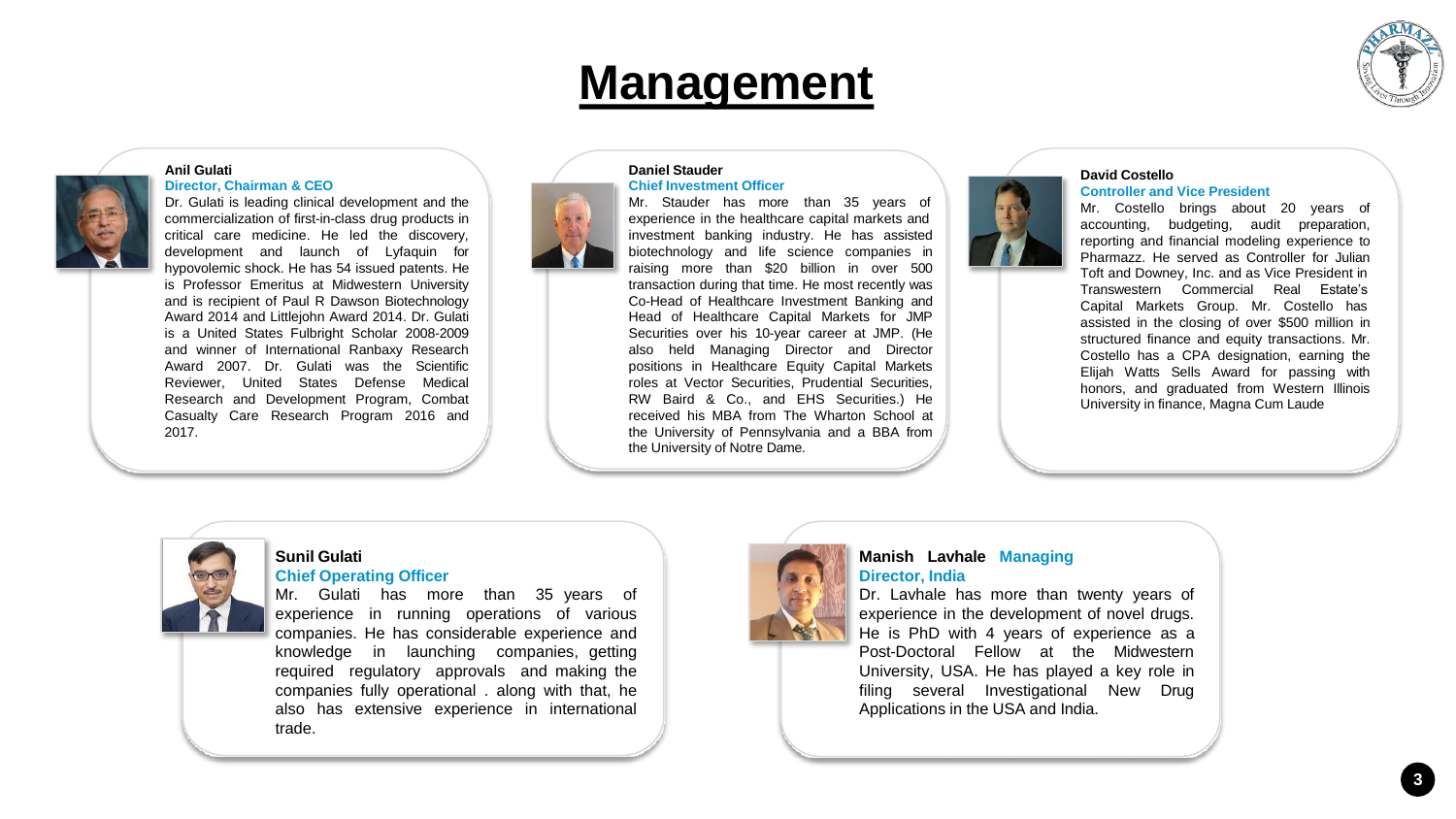# **Achievements in the past 12 months**



## **Regulatory Milestones**

- 1. IND approval from U.S. FDA to initiate centhaquine phase III study in hypovolemic shock
- 2. Agreement with Indian FDA to increase sample size for the sovateltide Phase III stroke study
- 3. Successful pre-IND meeting with the U.S. FDA for hypoxic-ischemic encephalopathy

## **Licensing Milestones**

- 1. Entered into a licensing and marketing agreement with a major pharmaceutical company for sales in India
- 2. Late-stage discussion with multinational companies for marketing in U.S. and ROW

## **Clinical Development Milestones**

- 1. Initiation of centhaquine septic shock investigator initiated study
- 2. Completion of original enrollment in sovateltide stroke phase III study
- 3. Completion of enrollment in Alzheimer's disease Phase II study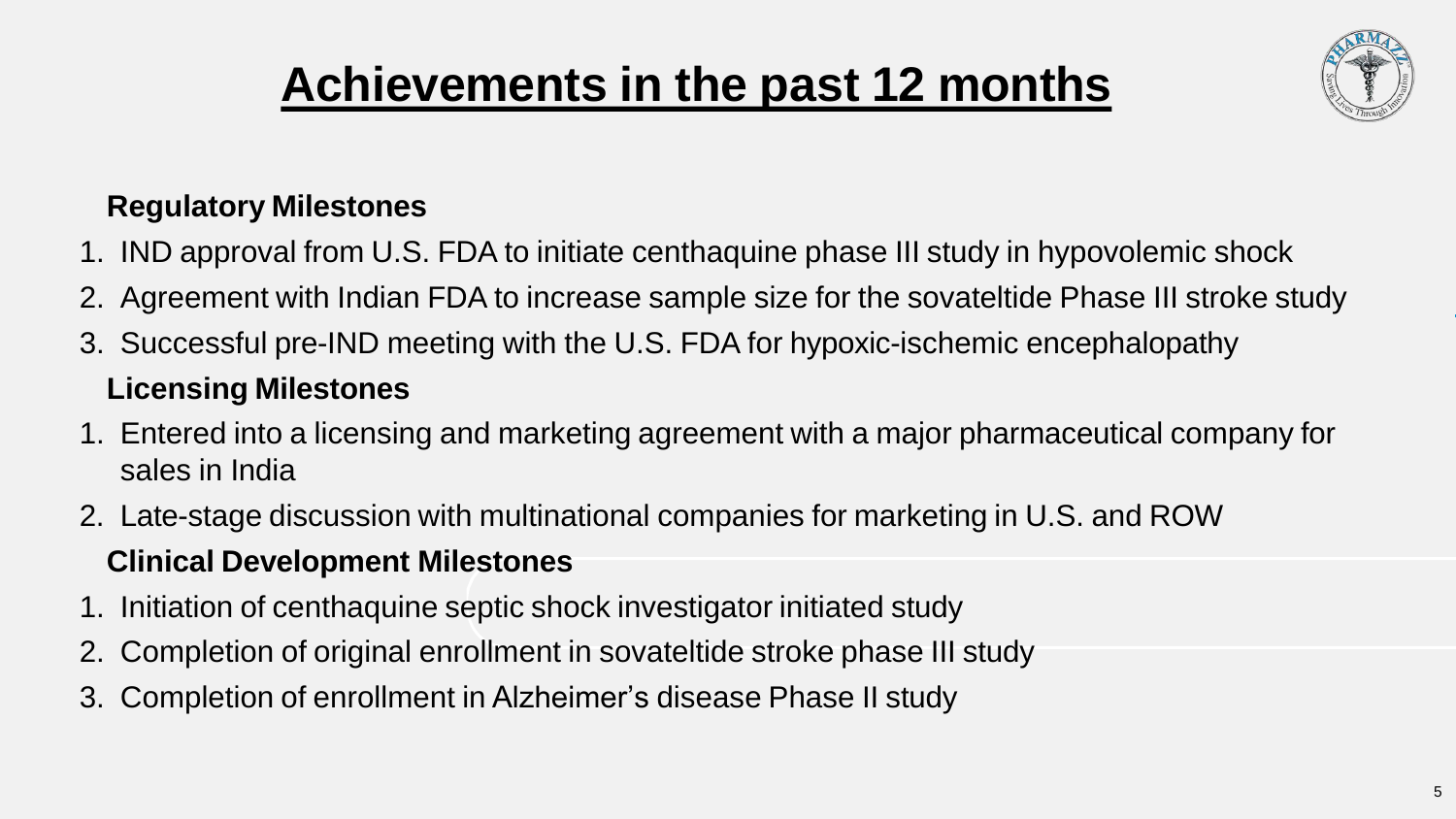# **Product Pipeline**



|                                                | <b>Indication</b>               | <b>Pre-clinical</b> | <b>Phase I</b> | <b>Phase II</b> | <b>Phase III</b> | <b>Market</b> |
|------------------------------------------------|---------------------------------|---------------------|----------------|-----------------|------------------|---------------|
| <b>Centhaquine</b><br>(Lyfaquin <sup>®</sup> ) | Hypovolemic<br>shock            |                     |                |                 |                  |               |
|                                                | Septic shock                    |                     |                |                 |                  |               |
| <b>Sovateltide</b>                             | Cerebral ischemic<br>stroke     |                     |                |                 |                  |               |
|                                                | Alzheimer's<br>disease          |                     |                |                 |                  |               |
|                                                | Cerebral Asphyxia<br>(HIE)      |                     |                |                 |                  |               |
| <b>PMZ-2123</b>                                | <b>Diabetic</b><br>ketoacidosis |                     |                |                 |                  |               |
|                                                |                                 | India               |                | U.S.            |                  |               |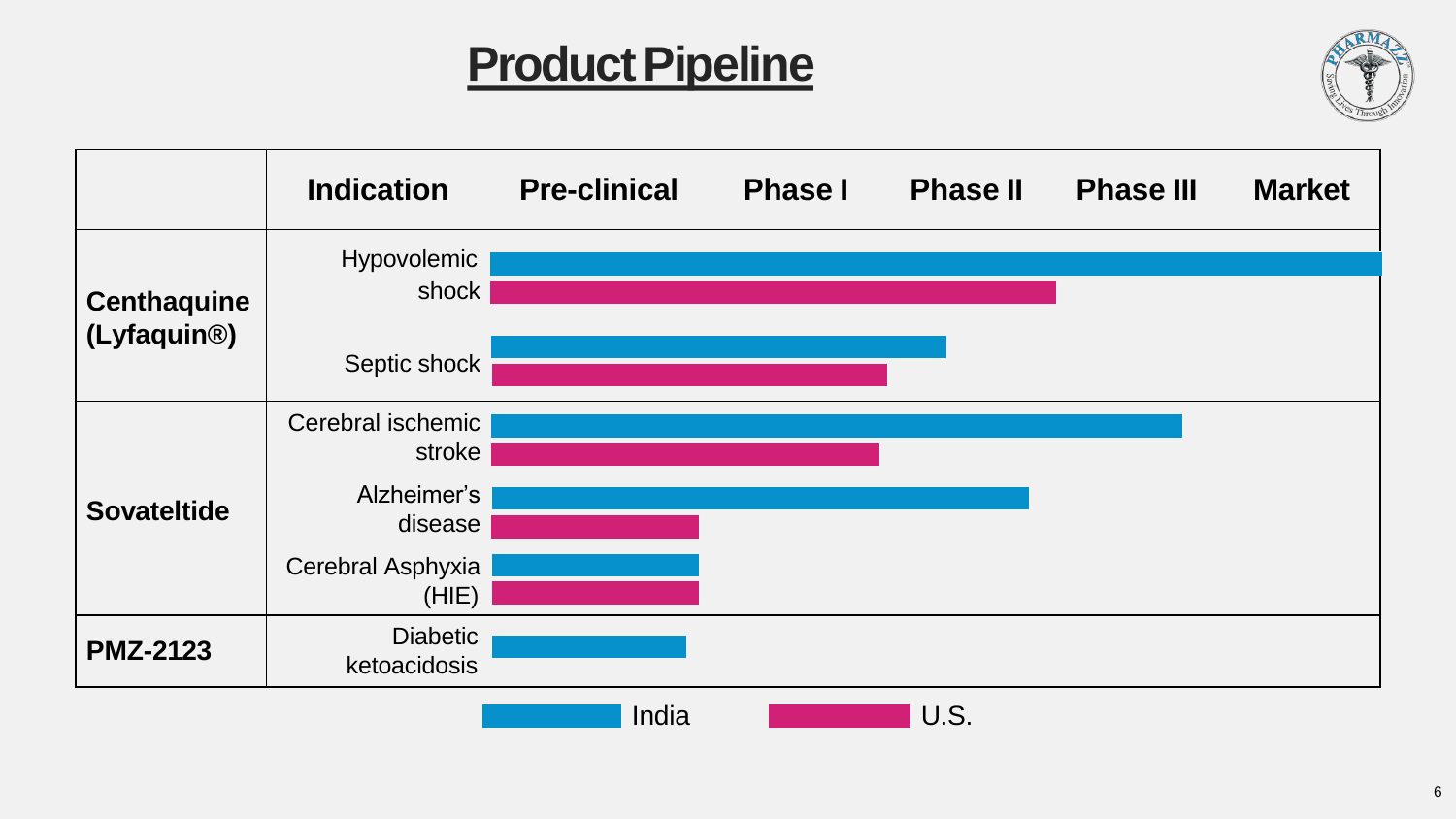# **Timeline of Upcoming Milestones**



| <b>Milestone (United States)</b>                                                             | <b>Period</b> |
|----------------------------------------------------------------------------------------------|---------------|
| Centhaquine Phase III Trial Initiated for<br><b>Hypovolemic Shock</b>                        | 1Q 2022       |
| Centhaquine Phase III Interim Data Look                                                      | 1Q 2023       |
| <b>Centhaquine Phase III Final Data</b><br>Announced                                         | 1Q 2024       |
| <b>Centhaquine NDA Filed for Marketing</b>                                                   | 2Q 2024       |
| Sovateltide Phase II IND Filed with the<br>U.S. FDA for Cerebral Ischemic Stroke             | 1Q 2022       |
| Sovateltide Phase I/II IND Filed with the<br>U.S. FDA for Hypoxic-Ischemic<br>Encephalopathy | 2Q 2022       |

| <b>Milestone (India)</b>                                                     | <b>Period</b> |
|------------------------------------------------------------------------------|---------------|
| Manufacturing of centhaquine in a US<br><b>FDA approved facility</b>         | 2Q 2022       |
| Licensing and Marketing Agreement for<br><b>South Asian Markets</b>          | 2Q 2022       |
| <b>IND Filed for Hypoxic-Ischemic</b><br>Encephalopathy                      | 1Q 2022       |
| <b>Completion of Sovateltide Phase III Trial</b><br>Cerebral Ischemic Stroke | 2Q 2022       |
| Sovateltide marketing application filed for<br>Cerebral Ischemic Stroke      | 3Q 2022       |
| Sovateltide Phase II Alzheimer's disease<br>Data                             | 2Q 2022       |